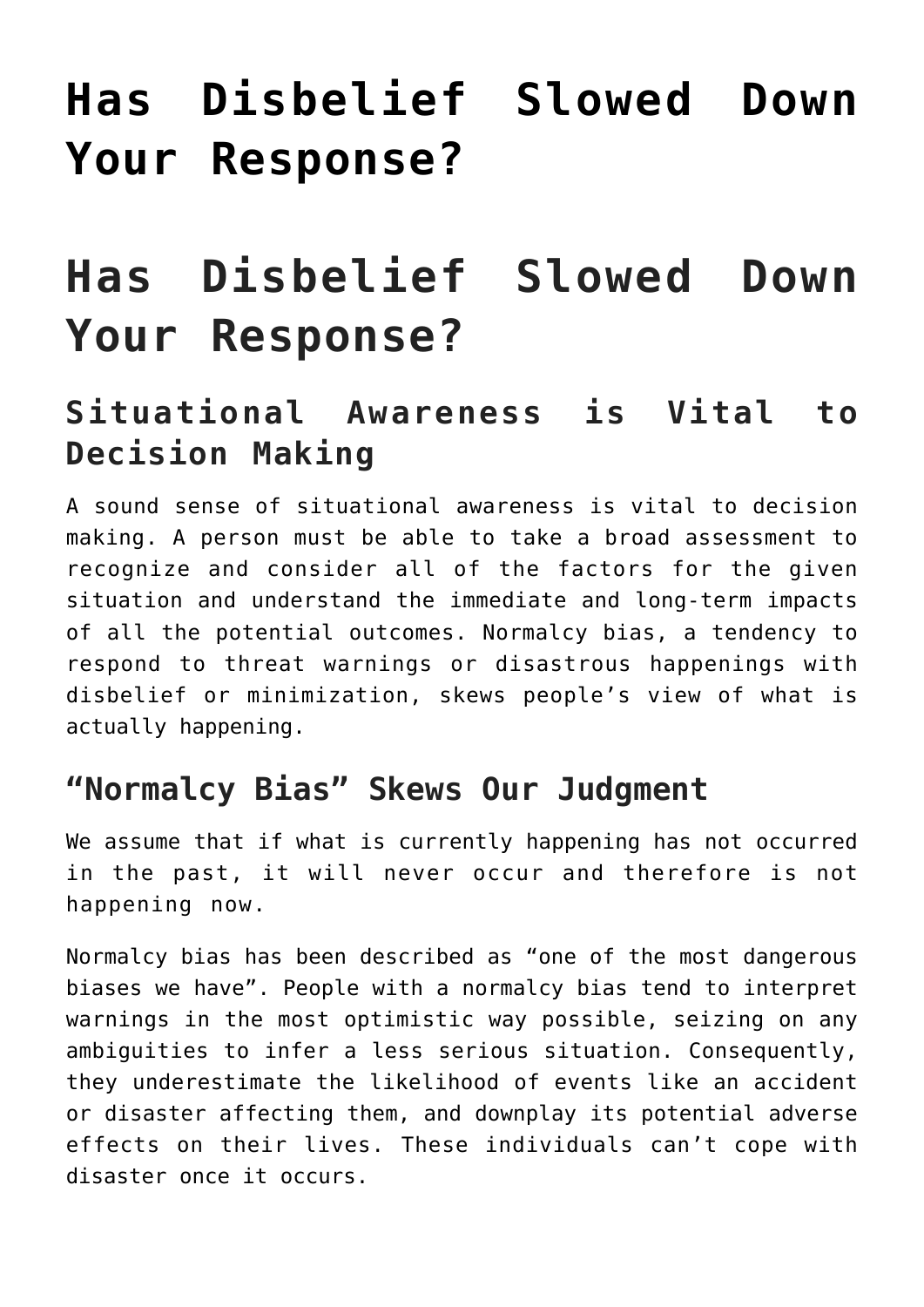Common response patterns of people include Denial, Deliberation and Decision. For example, have you ever been involved in or witnessed a high speed car accident? At first, you just can't believe that the disaster is happening. It takes time for the brain to process information and recognize the threat as real.

In the Deliberation phase, you have to decide what to do. You have never mentally prepared for this scenario and you don't have a plan in place. Add to this the effects of lifethreatening stress on the body (e.g. tunnel vision, audio exclusion, time dilations, out-of-body experiences, or reduced motor skills) and you aren't able to think clearly and react accordingly.

In the Decision phase, you must act quickly and decisively. Failure to do so can result in further injury or death. The faster you get through the Denial and Deliberation phase, the sooner you can make a decision and take action. [See The Unthinkable: Who Survives When Disaster Strikes – and Why by Amanda Ripley.]

### **Preparation Helps**

The best way to mitigate normalcy bias is through mental preparation and planning. It is fairly straightforward to contemplate how natural disasters or accidents could unfold and what you could do about them. Planning would even include preparation of supplies and training to effectively deal with a disaster.

## **Preparing for a Political Disaster**

What is uncommon though is a major shift in political control from one of freedom to a far more authoritarian/totalitarian control. Most individuals will believe things really aren't changing or that transgressions are temporary and will go back the way they were.